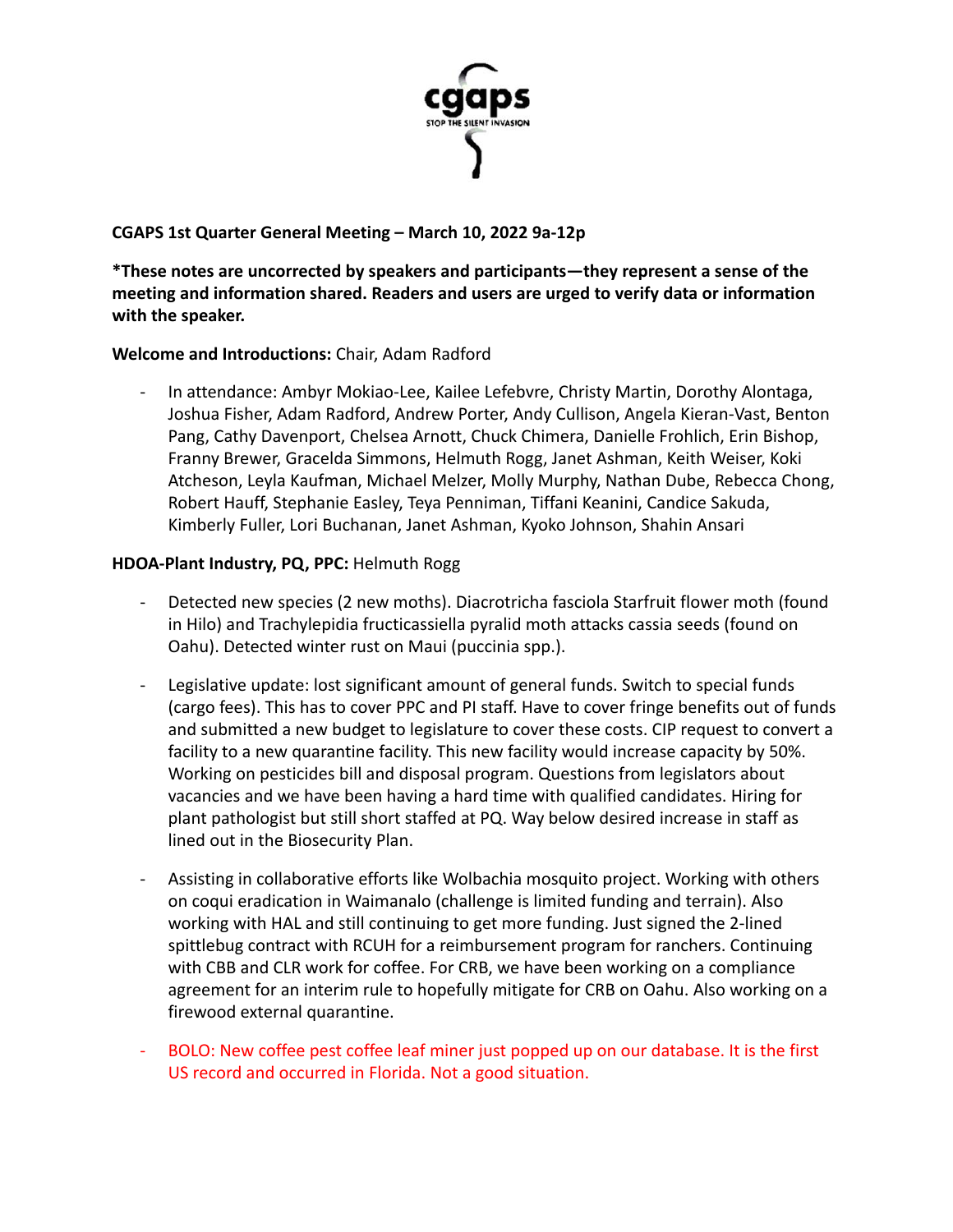

#### **USDA APHIS**: Dorothy Alontaga

- We do foreign inspections and due to shipping lines, there will be a trend with inspections that will go through a mainland port. Sometimes they have a different focus than HI. Foreign produce will come in as cleared on the mainland and this could be a growing problem for HI.
- Post entry program: we are the only state with a very robust program. Plants for planting (high risk) that are restricted except to come to the owner first and grown out to see if any pests have been found. HDOA and USDA has a program to have a containment facility to monitor imports. These facilities are funded by the importers.
- May get a federal order for myrtaceae cut flowers instead of regulation interim.

# **DHS Customs & Border Protection:** Rebecca Chong

- Things are changing and flights are starting to come back. Things are slower compared to pre-COVID. Volume as far as cargo (air, sea, etc.) has been consistent throughout the pandemic. E-commerce through the roof and ever-increasing. We have 7 new ag specialists that started during the pandemic and they are still in training (should be finished with training by summer).
- HIRAC meetings are held quarterly. Worked alongside HDOA to look at flowers for Valentine's Day and Christmas. We have not had a joint effort like this before so it was great for the collaboration.
- Inspect cargo from Guam and x rayed about 300 or so pieces of cargo and didn't find much. For sea cargo, we did an operation looking for spotted lantern flies from Asia, ended up intercepting Brown marmorated stink bug.

# **DLNR DAR AIS, DOFAW:** Kimberly Fuller; Rob Hauff

- Kim Fuller (DAR): continued algal management, outplanted over 850,000 urchins in Kaneohe Bay and Waikiki MLCD's. We are hosting a workshop to teach people about algae that could make it's way to main Hawaiian Islands. Identified 131 unique species and one new species was found through some of these projects.
- Rob Hauff (DOFAW): We are recruiting for the HISC Coordinator and looking to have them on board by June. \$4M for watershed fencing, fire program, and restoration of forest program. Key positions that relate to invasive species like Maui Forester. The survey forester position on Oahu is vacant and we are looking at trying to restore funding for the position. HB1769 made it through to Senate side to continue efforts for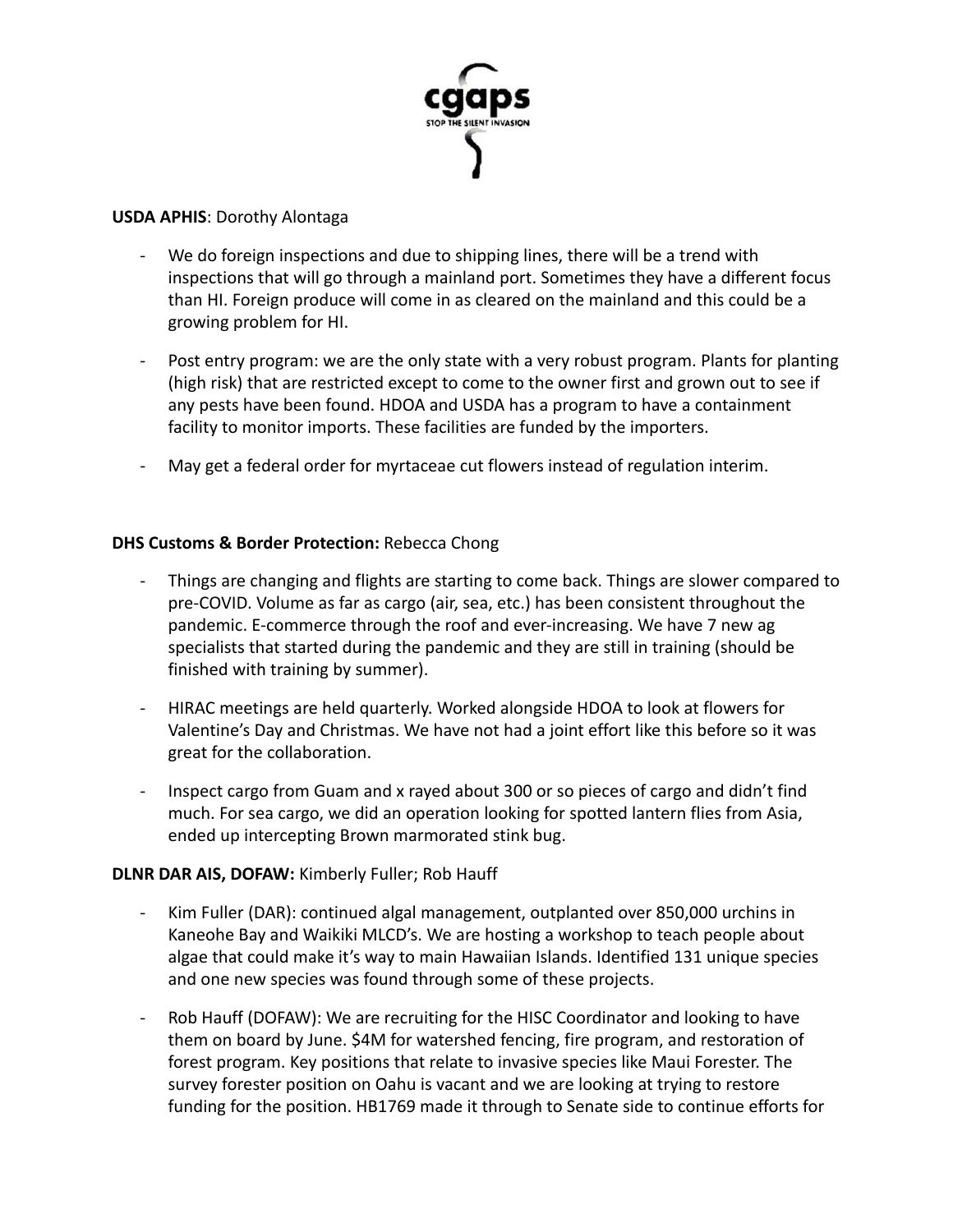

ROD response. Looking for funding through the Infrastructure bill. The State Forest Action Plan funding may be available to partners in future. This could be a way for agencies to partner with DLNR. This is a large pot of money (\$2M/year) that we could work to receive funds from this program. The Landscape Restoration Funds got 2 projects funded (BIISC/KISC).

- Chelsea Arnott (HISC): DLNR funding \$600K for biosecurity projects. Priority bills: State budget (HB 1600), Mamalu Poepoe, ports of entry (Sb3379), mosquito planner (HB 1931) and Hawaii Ant Lab (SB 2996). HISAM has concluded and it was a great success. Over 600 live attendees and over 28 presentations throughout the month and over 1,300 views on recordings posted to the HISC Youtube. The 643Pest App is no longer functioning so no need to promote the application any longer. Utilize the more mobile-friendly website 643pest.org and 643-PEST hotline. May consider relaunch in the future but would need funding and a full marketing campaign. We will send out this info through our HISC newsletter.

### **USFWS**: Benton Pang/Joshua Fisher

Funding: proposal to help CGAPS. We have a proposal to fund a DLNR mosquito position. DOI \$4.5M towards Ecosystem resilience is going through the Bipartisan Ecosystem Law and the Department has setup a WG to go through this and identified the Pacific Islands as part of this. <https://www.doi.gov/priorities/investing-americas-infrastructure> Benton to take on a new position with USFWS and a new IS supervisor will be on board in the next few months. Josh will be filling in. There are funds to look into a risk analysis of species that would cause the next pandemic as well as injurious wildlife.

#### **NAVFAC MCBH:** Angela Kieran-Vast

- MCBH has removed devil weed from Camp Smith with OISC and Conservation Dogs of HI on December 11, 2021. Removed over 4,200 plants during this effort. Lance Bookless developing a biosecurity plan for all installations to prevent movement around the pacific. Looking for input- please reach out to Angela (angela.kieran-vast.civ@us.navy.mil) or Lance Bookless (lance.bookless1@usmc.mil).

#### **DOH mosquitoes/vector monitoring:** Grace Simmons

The biggest news from DOH, we lost Lincoln Wells. Grace Simmons will be taking over Lincoln's duties. She will be taking over the mosquito project and working with HDOA to get 3 mosquitos on the restricted list. Working on EA for these species. Continuing monitoring efforts at ports of entry and airports.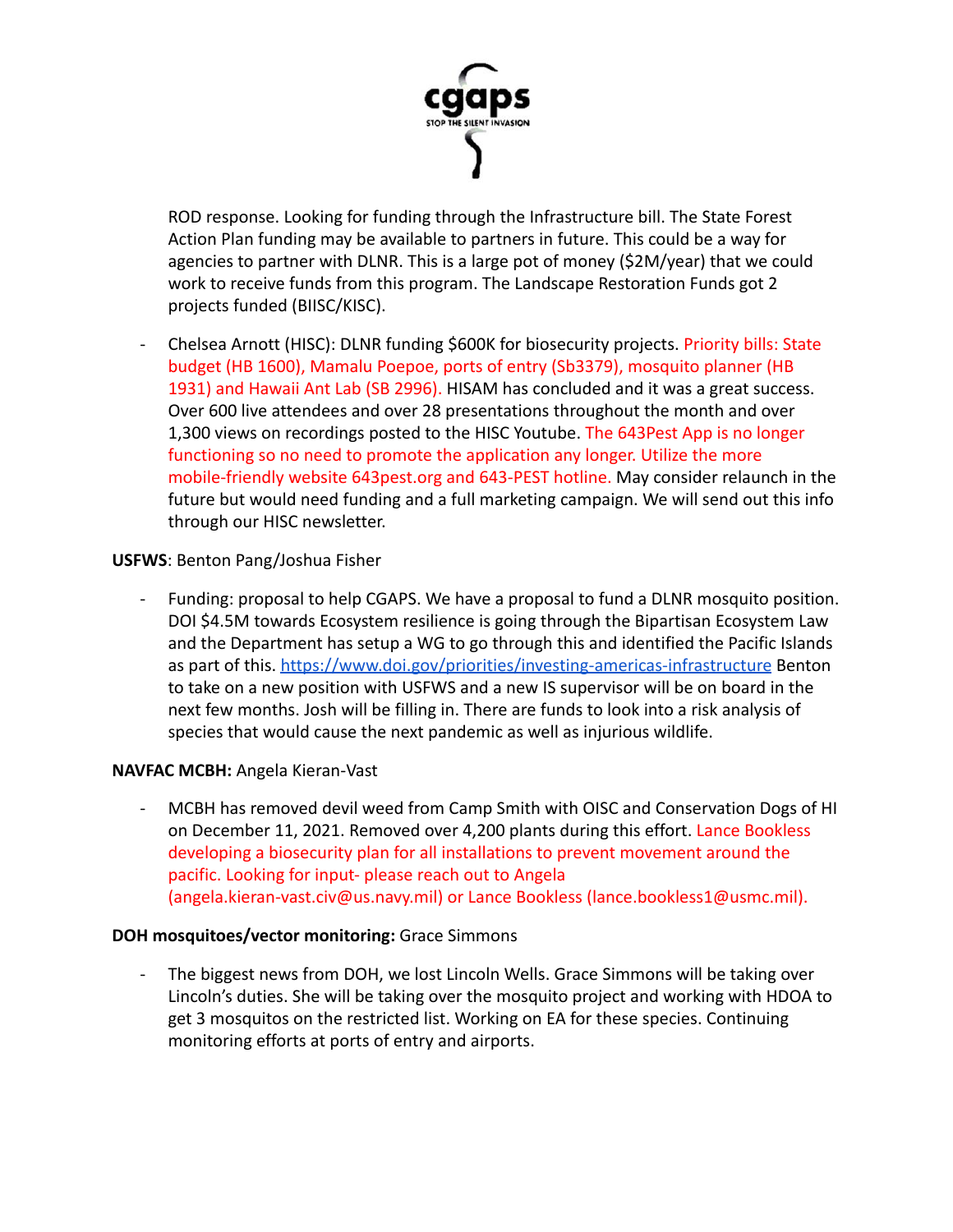

- Legislative update: submitted a budget to fund Kauai positions. We are requesting for an entomologist and inspector position. We are requesting (HB1931) a mosquito position.

#### **CRB:** Keith Weiser/Koki Atcheson

- Looking at monthly trap detections, Feb 2022 has been the lowest trap detections in a while. Pearl City peninsula is the hotspot on map. Treatments in Kapilina area has been working, trap catches trending downward. Treatments consisted of injections and have been seeing great results. We replicated treatments in Pearl City peninsula and seen major reductions in area. We are coordinating a 6-month retreatment and looking forward to seeing results.
- Areas of concern: North Shore is starting to see consistent detections and are concerned that this could be a new hotspot area. We have been doing public outreach and are identifying potential areas to survey and treat. Need more contacts to farmers and trimmers in the area, possible breeding sites for canines to search, and for people to report tree damage. Kunia is another area of concern. Since last summer it has been the highest catch area and consisted of over 40% of catch total. We are looking for more contacts to be able to do palm treatments in Kunia so if anyone knows of anyone please put them in touch with us. Palehua and Upper Makakilo has been another area of concern especially for native pritchardia populations. The source of detections could be cause they fly from nearby locations or just have been slowly creeping in from nearby locations. Kaili Kosaka took a new position so will be hiring for outreach specialist in the next couple months (rcuh.com).

#### **ROD:** Rob Hauff

Higher level of detections with feral animals in unfenced areas vs. fenced areas. Focus of the bill is to remove animals out of fenced areas. On Kauai, they found some trees in upper Alakai plateau and have been doing research on this. Still no lukuohia on Oahu and Maui. Ongoing studies into beetle attraction to tree volatiles and the role of climate and storms and how they damage trees and spread spores. April 25th is ʻŌhiʻa Lehua Day and Native Hawaiian Plant Month.

# **LFA:** Christy Martin

HAL team is still on 50% time. Spent time on Maui. There is a bill that looks promising in the legislature but funding wouldnʻt be immediately available. Still looking at funds for HAL at the moment. Maybe can tap into HISC funds for early release. Rob is working on funding for HAL from FS. Just submitted for DoD grant (for 2023). The current shortfall for HAL is around \$500,000.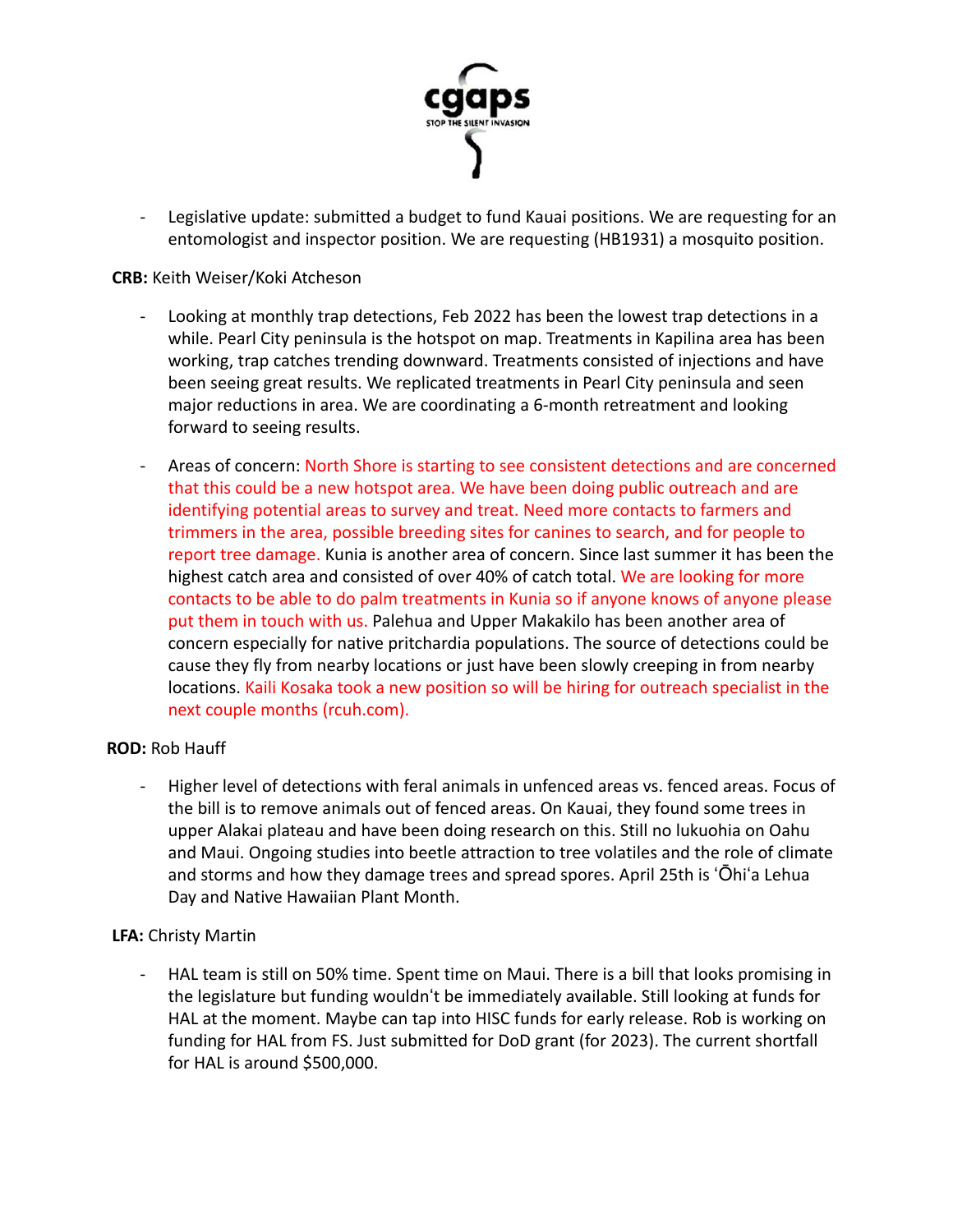

### **Mamalu Poepoe:** Leyla Kaufman

At the very end of the 5-year pilot program from HDOT funding. We are continuing with HISC funds for a year (till March 2023). We submitted for congressional funds to continue the project. Hirono and Schatz are signing and hopefully will be approved this week. THANK YOU to those who wrote letters of support. We conducted surveys with partners to evaluate the value and what is needed to push the project forward. There was overwhelming support to continue the program and add on additional targets and expand to harbors. SB is still up and running this session. Held meetings to discuss these new efforts with DOT. They will not fund but will allow continued access. The next Mamalu Poepoe meeting will be in April. It will be a review of the last 5 years and next steps.

### **USFS IPIF:** Susan Cordell

### **UH Agrosecurity Lab:** Mike Melzer

- UH still has a hiring freeze since the beginning of the pandemic. Since the freeze, CTAHR has received 3 new approved positions. CTAHR has been wrapping up with strategic positioning.
- Agrosecurity lab: in January we do seed potato certification and that wrapped up nicely with less than usual volume (115,956 plant samples processed). We are doing cooperative ag surveys. These are exotic to HI and most are pest/diseases that are of concern. It is broken down into 3 categories: tropical hosts, citrus, and vegetable crops. Diagnostic updates include taro diseases from Papua New Guinea. We are writing up our work at this point. Nanopore update: validating its use for it as a (handheld) diagnostic tool. Can detect fungi, bacteria, and viruses. This project is coming along really nicely, even finding new things and will train HDOA inspectors on it's use. Coffee importation project coming along nicely and we received a controlled import permit and are looking at rust resistant seeds.

#### **HFBF:** Janet Ashman

- Just heard there is an outbreak of army worms in Kohala on pasture land.
- Supporting bills that support HDOA, UH, and DLNR with bills that support invasive species work. Everyone should be aware of the composting bills but need to be cautious of language in the bill because if it is done wrong then it could spread invasive species instead of preventing the spread (HB1992). HDOA has submitted comment that material should stay on their own property- not for distribution.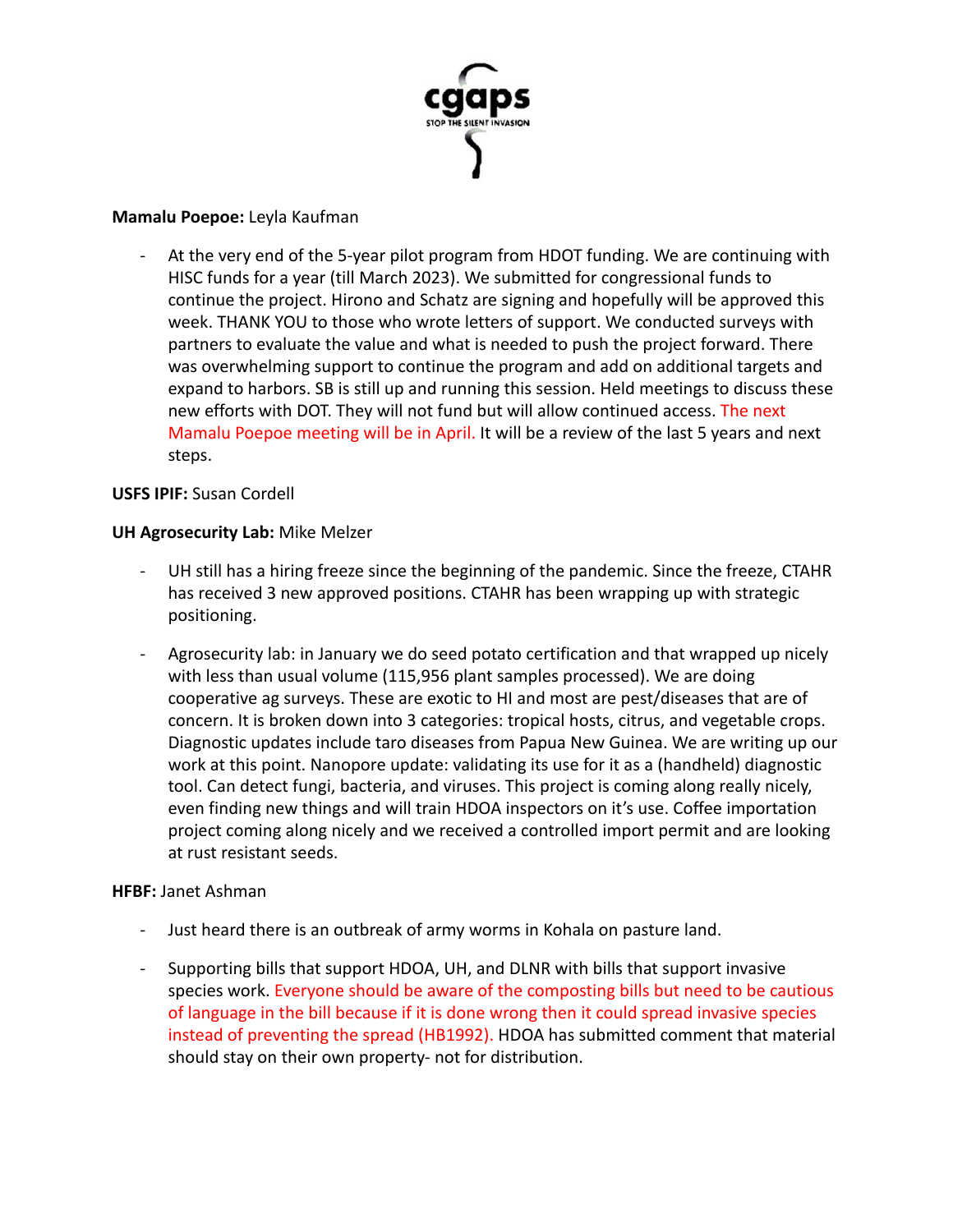

### **Maui Nui ISCs (MISC & MoMISC):** Adam Radford

- Molokai: in last quarter they covered 3,000 acres of surveys. On island resource and in last quarter removed about 200 plants.
- Maui: as COVID restrictions ease, hopeful to do more work. Working with staff and agencies on Oahu for the Waimanalo coqui infestation and shipping citric acid to Oahu on Tuesday for aerial application. Just had a HNN story on the news about our aerial work in Nahiku with Chelsea Davis. In Nahiku, we are about down to 15 acres from 175 acres and this proves that our efforts and the use of only insect growth regulator are working. Ramping up for pampas grass eradication for the summer when it flowers. A vole was found in Makena and so far it has been the only one that we know of and not sure where it came from. We filmed with BBC on green planet this summer, will be airing in US soon.

### **OISC:** Nate Dube

- Miconia creeping into summits, sprays are continuing. Increased our treatment frequency (in Kaalaea?) DMSM for ROD surveys and happy to report that everything looks good. Cane tea survey in Poamoho along with NEPM and KMWP. Our first round of Devil Weed surveys are complete. Camping in Kahuku is still ongoing. We are finding a decrease of devil weed in Kahana and are looking to why this is occurring and hoping to replicate this across the islands. Working with HISC and HDOA on Waimanalo infestation of Coqui. Still running into barriers with baseyard repairs and working with RCUH and DLNR on this. Hiring 2 field and one EDRR position (rcuh.com) HISAM took a lot of outreach efforts and was successful. Outreach team did a statewide project on EDRR efforts. Did LFA surveys at Punahou Carnival plant sale this year and that turned out great. Been helping with LFA surveys with HAL and recently did a survey at BYU with students in North Shore. OISC Committee meeting is next Tuesday and looking at recent updates. Two new funders this year from NIPWIF and HTA. Still looking for more funding at this time.

# **KISC:** Tiffani Keanini

- For LFA, KISC is continuing to help HDOA in Moloaa. Controlled 5 frogs including eggs in one location. The new tree that was detected for ROD in Alakai Plateau has been added to the EUP study. Detected 10 mature miconia plants and we are waiting for HBT to come back online. The miconia plants found did not increase our footprint because they were found in the same spot as prior plants. Hiring Early detection botanist. Need SLN for HBT- there was an extension but working on one for after June 2022. Cannot use precision-point sprayers because of the thick albizia canopy.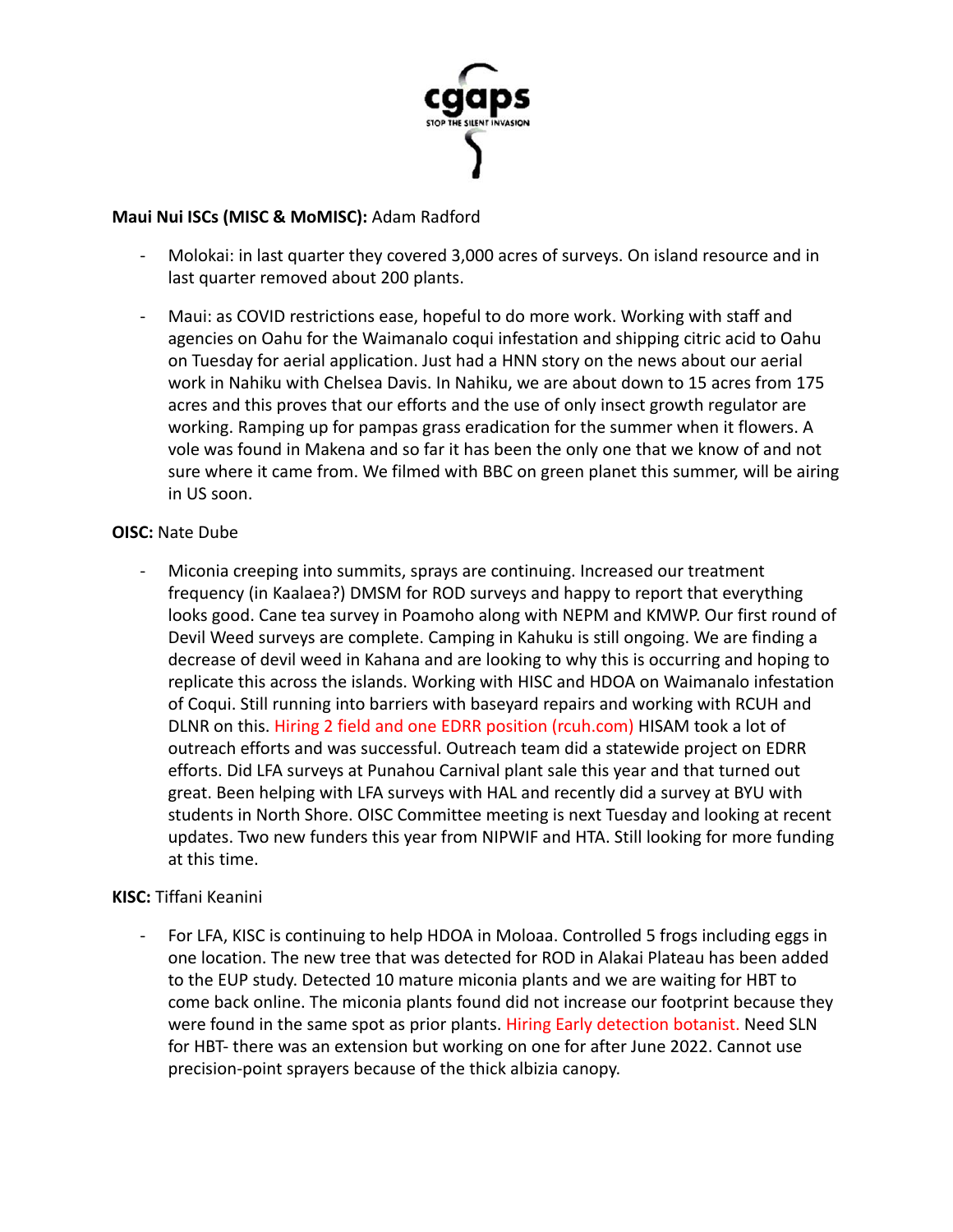

#### **BIISC:** Franny Brewer

Plant Pono Program: it is an umbrella program that looks at whether a plant is invasive or not. They can search a plant that shows a ranking from the Weed Risk Assessment (WRA). Plantpono.org had 53,000 views, 2,200 users/mo, and 21 endorsed nurseries on Hawaiʻi island. We have a nursery endorsement program and help nurseries to help stop the spread of invasive species. We have a specific list of plants that we share with the nurseries about what not to sell. We have a no grow list (top 9) that has high potential for spread. We have the list on our website. The overall success of the program shows the drop in the # of IS sold. 4 of the 9 plants were phased out (Aus. tree fern, Mex. fan palm, NZ flax, African tulip)! Educating the nurseries and public has been successful.

# **HISC/CGAPS Strategies Update** (Strategy 1: Prevention/EDRR for New Terrestrial Invasions)

- Achieved/nearly complete, ongoing, in process, no opportunity for progress are categories for reporting.
- HDOA generated a non-regulatory Hawaii Prevention Priority List to guide prevention and rapid response (achieved).
- Assess capacity to detect, mitigate or treat species on the list and conduct risk analyses for IS introductions (in process).
- Address regulatory gaps for terrestrial IS in HI to address pathways and other modes of introductions (in process)
- Working Group participation is always needed (contact Christy)!

# **CGAPS:** Christy Martin/Kailee Lefebvre

- Top priority projects: Kailee and Ambyr worked on an Ohia Advocacy Project and getting students involved in advocacy in naming ohia as Hawaii's State Endemic Tree. Stephanie Easley has been working with others on the Prevention and EDRR WG, looking into emergency declarations for EDRR work, and drafting an appropriation request to our congressional delegation for biocontrol facilities. Drew has been working on VIDA and an emergency response plan for SCTLD.

# **Additional Partner Updates**

- Chuck Chimera (Hawaiʻi weed risk assessment)- no aquatic plants included in plant pono besides fresh water plants.

# **New Business and Announcements**